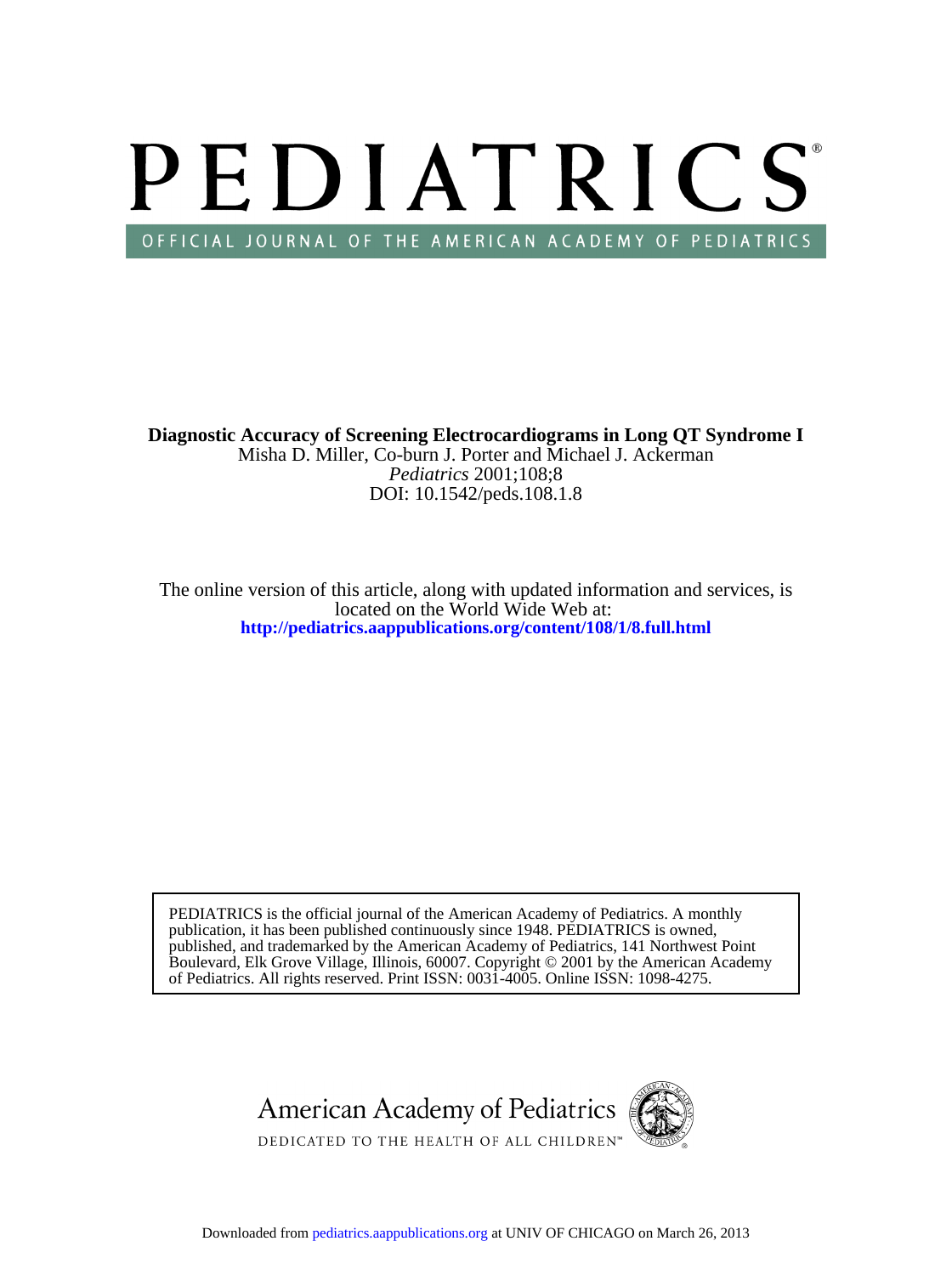# **Diagnostic Accuracy of Screening Electrocardiograms in Long QT Syndrome I**

Misha D. Miller, MD\*; Co-burn J. Porter, MD‡; and Michael J. Ackerman, MD, PhD‡

**ABSTRACT.** *Objective.* **Inherited long QT syndrome (LQTS) may present with syncope, seizures, and/or sudden death as a result of ventricular tachyarrhythmias. Identification of family members who are at risk because they harbor the genetic substrate for LQTS is critical. Presently, such identification relies on the 12-lead electrocardiogram (ECG). The purpose of this study was to evaluate the efficacy of the automated ECG as a screening tool for LQTS.**

*Method.* **Molecular testing of a proband and 22 additional family members for the KVLQT1 mutation and symptomatic status facilitated the classification of each family member into the following patient groups: noncarriers (13), asymptomatic carriers (5), and symptomatic carriers (5). Each individual had a standard 12-lead ECG from which the computer and manual (lead II) corrected QT interval were determined. In addition, we determined the accuracy of the computer ECG diagnostic interpretation for each patient group.**

*Results.* **With the use of a corrected QT interval of** >**460 ms as a diagnostic cutoff, the positive and negative predictive values for identifying at-risk individuals were 100%. Despite this, the computer-generated ECG diagnostic interpretation erroneously classified 6 of 23 family members. Moreover, half of the family members, proved to have the ion channel defect, received the diagnostic interpretation "normal ECG."**

*Conclusion.* **Reliance on the computer-generated ECG diagnostic interpretation alone will fail to identify many at-risk family members. It is suggested that all first-degree relatives of an identified LQTS proband have a 12-lead ECG that is reviewed independently by a physician who is familiar with LQTS in an effort to improve screening for this potentially lethal syndrome.** *Pediatrics* **2001;108:8–12;** *electrocardiogram, long QT syndrome, QT interval, sudden death.*

ABBREVIATIONS. LQTS, long QT syndrome; QTc, corrected QT interval; ECG, electrocardiogram; SIDS, sudden infant death syndrome.

From the \*Mayo Medical School and ‡Department of Pediatric and Adolescent Medicine, Division of Pediatric Cardiology, Mayo Eugenio Litta Children's Hospital, Mayo Clinic and Mayo Foundation, Rochester, Minnesota.

Received for publication May 1, 2000; accepted Oct 13, 2000.

Reprint requests to (M.J.A.) Department of Pediatric and Adolescent Medicine, Division of Pediatric Cardiology, Mayo Eugenio Litta Children's Hospital, Mayo Clinic and Mayo Foundation, 200 First St, SW, Rochester, MN 55905. E-mail: ackerman.michael@mayo.edu

PEDIATRICS (ISSN 0031 4005). Copyright © 2001 by the American Academy of Pediatrics.

The inherited long QT syndrome (LQTS) is characterized by QT interval prolongation and its trademark ventricular tachyarrhythmia, *torsade de pointes*.<sup>1–4</sup> With symptoms ranging from relatively acterized by QT interval prolongation and its trademark ventricular tachyarrhythmia, *torsade* benign syncopal spells to seizures and sudden death, it is imperative that affected individuals be identified. Because the first manifestation of the disease occasionally can be fatal, it is critical to identify asymptomatic family members who possess the genetic substrate. Although the cardiac ion channel mutations that are responsible for LQTS continue to be unveiled, diagnostic genetic testing remains unavailable clinically.5 Thus, the diagnosis of LQTS continues to rely primarily on the presence of symptoms, family history, and determination of the corrected QT interval (QTc) from a 12-lead electrocardiogram (ECG).

Before the molecular breakthroughs in LQTS, a QTc of  $\geq$ 440 ms was considered prolonged.<sup>6,7</sup> In 1992, Vincent et al<sup>8</sup> examined the QTc distribution in 3 families that were genotyped for the chromosome 11p15.5 locus for LQTS (LQT1). Having categorized each patient as a carrier or noncarrier of this LQTS locus, this study demonstrated substantial patient misclassification on the basis of the QTc cutoff value of 440 ms. These results led to the present practice of assigning a QTc of  $\geq$ 460 ms as prolonged and a QTc between 420 ms and 460 ms as borderline or equivocal.3

Many physicians, however, are not aware of what constitutes abnormal QT prolongation and are not able to corroborate independently the computer-generated QTc using Bazett's rate-correction formula.9 Rather, many physicians rely on the computer-generated diagnostic interpretation that accompanies each ECG before thoroughly reviewing the ECG.<sup>10,11</sup> Therefore, it is critical to investigate the diagnostic accuracy of such automated algorithms. Incorrectly assigning the diagnosis of LQTS to an unaffected patient could result in unnecessary stress, anxiety, and possibly unwarranted therapy. Conversely, failure to identify at-risk individuals could prove to be a fatal mistake.

#### **METHODS**

### **Study Participants**

Study participants consisted of a 10-year-old proband who presented with a near drowning and was defibrillated poolside from *torsade de pointes*<sup>12</sup> and 22 of his first-degree relatives in whom molecular testing had confirmed a  $\triangle$ F339-KVLQT1 mutation in 9 additional family members.<sup>13</sup> Regarding nomenclature, the designation  $\triangle$ F339–KVLQT1 indicates that the defect is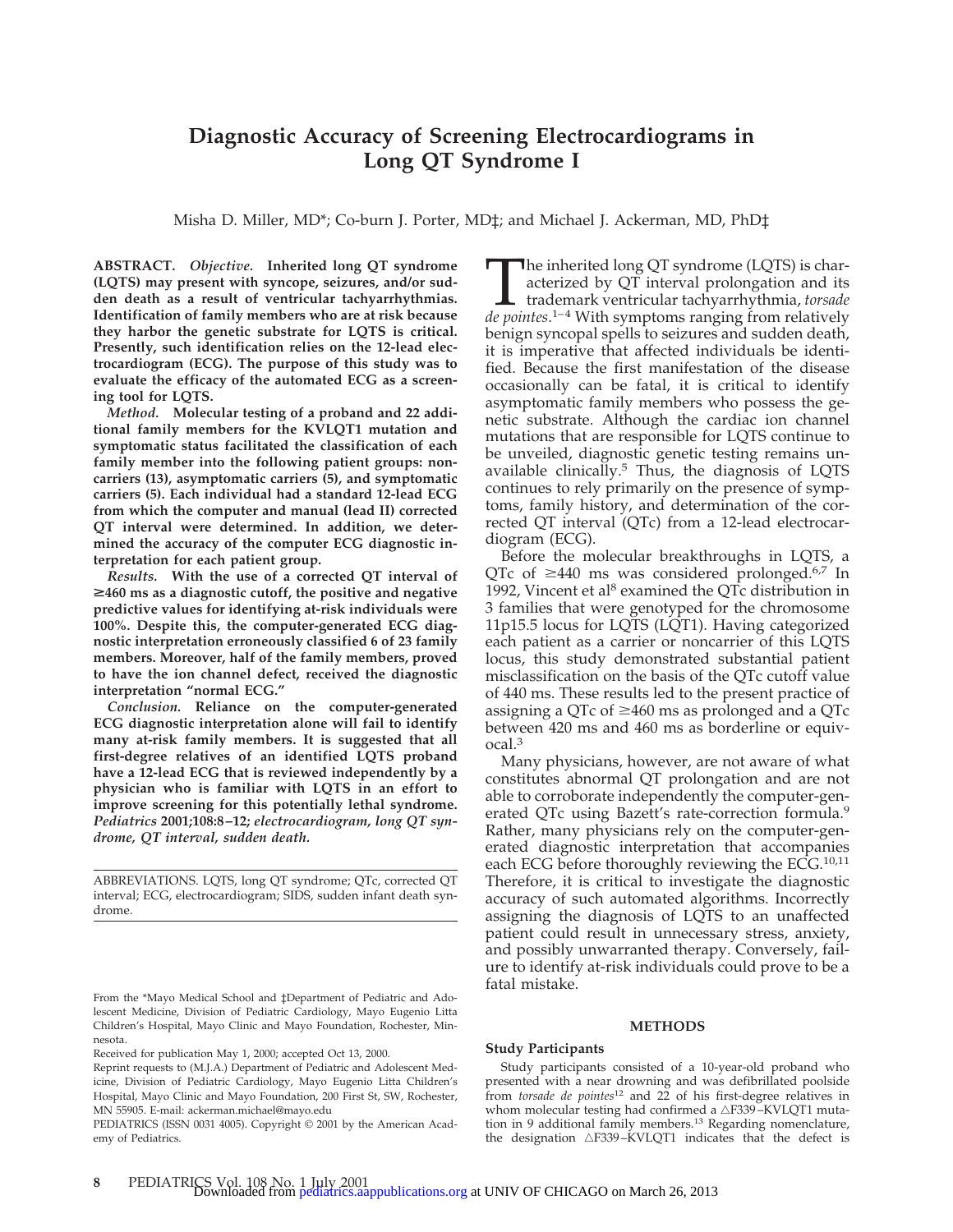present in the gene KVLQT1, which encodes the potassium channel that is responsible for 1 of the principal phase 3 repolarizing currents in the heart. Mutations in KVLQT1 compose approximately 25% of all LQTS. The specific mutation  $\triangle$ F339 denotes that there is a deletion of the 339th amino acid, phenylalanine (F). Of the 10  $\triangle$ F339–KVLQT1-positive individuals, 5 were "symptomatic" carriers and 5 were "asymptomatic" carriers. The remaining 13 family members were "noncarriers." Informed consent was obtained from all participants before their enrollment in this study, which was approved by the Mayo Foundation Institutional Review Board.

#### **Screening 12-Lead ECG and Manual Calculation of the QTc**

The screening ECGs were performed in the ECG laboratory at Mayo Clinic Rochester, where approximately 600 ECGs are analyzed each day. Four ECG technicians, 1 adult cardiologist, and 1 pediatric cardiologist staff the ECG reading room. Each ECG technician reviews approximately 150 ECGs and the corresponding computer-generated diagnostic interpretations daily. After "overreading" the computer's diagnostic interpretation, the technician/physician generates a final ECG diagnostic interpretation.

Each individual had a standard 12-lead ECG recorded at a paper speed of 25 mm/s (Fig 1). None of the participants was on any cardiac rate- or rhythm-altering medications. One of the authors (M.D.M.), blinded to the patient's genotype, measured the R-R and QT intervals for every beat in all 12 leads. With the use of calipers, each QT interval was measured from the onset of the QRS complex to the termination of the T wave (the point at which the descending limb of the T wave intersects with the isoelectric line). Any U waves that occurred after the T wave returned to the isoelectric line were not included in the QT interval measurement. Next, each QT interval was corrected for heart rate with the use of Bazett's formula (QTc = QT/RR<sup>1/2</sup>). <sup>9</sup> Lead II is the conventional lead used to identify QT prolongation.6 Thus, a mean QTc manually derived from lead II was compared between genetically unaffected and affected individuals (noncarriers and carriers).

#### **Computer Algorithm for QTc and Diagnostic Interpretation "Prolonged QT"**

The automated, computer-generated QT interval measurements and diagnostic interpretation were obtained with the use of the 12SL ECG Analysis Program (Marquette Electronics, Milwaukee, WI).14 The computer QTc (Fig 1) is not based on inspection of lead II alone. Rather, the algorithm derives a median QTc, correct-

Vent rate

PR interval

ing for heart rate with the use of Bazett's formula, after inspection of all 12 leads.

In addition, the diagnostic interpretation "prolonged QT" is generated by the computer when the following conditions are satisfied: 1) ventricular rate of  $\leq$ 100 bpm, 2) QRS duration of  $\leq$ 120 ms with no evidence of bundle branch block, and 3) QTc of  $\geq 460$ ms without evidence of abnormal T-wave morphology.14 When the QTc is between 480 and 499 ms, the interpretation "prolonged QT" is rendered as long as myocardial ischemia/infarction algorithms are not satisfied. When the QTc exceeds 500 ms, the interpretation "prolonged QT" is rendered independent of T-wave repolarization abnormalities and/or myocardial infarction/ischemia.

#### **Statistical Methods**

Comparisons between groups were accomplished with the use of the unpaired 2-tailed student's *t* test for unequal variance. All values are given in tabulated form as the mean  $\pm$  1 SD along with range of values. The original data points and the mean values are displayed in the figures. We elected to express QTc in its commonly used units, milliseconds.

#### **RESULTS**

#### **Screening 12-Lead ECG**

Table 1 summarizes demographic and ECG data for the  $10 \triangle F339 - KVLQT1$  carriers and 13 noncarriers. The computer QTc was significantly greater ( $P \leq$ .0001) in  $\triangle$ F339–KVLOT1 carriers (496  $\pm$  42 ms) than in noncarriers (418  $\pm$  24 ms). A comparison between the computer QTc and the mean QTc derived manually from inspection of lead II is shown in Fig 2. There was no statistical difference between the computer QTc (12-lead median composite) and the manual QTc (lead II average) for noncarriers, asymptomatic carriers, and symptomatic carriers. In addition, there was excellent individual patient correlation between the computer and the manual QTc (average difference  $\leq 10$  ms, data not shown). Six (46%) of 13 of the noncarriers had a computer QTc between 420 and 460 ms. With the use of only a QTc of  $\geq$ 460 ms

Normal sinus rhythm

Normal ECG

80 ms QRS duration No previous ECGs available QT/QTc 440/475 ms P-R-T axes 71 76 61 **Computer QTc ECG** interpretation QT OΤc /R-R

70 BPM

148 ms

**Fig 1.** Twelve-lead ECG from an asymptomatic △F339-KVLQT1 carrier. Standard screening ECG recorded at a paper speed of 25 mm/s. QT and R-R intervals are highlighted in lead II for manual calculation of Bazett's QTc. Computer-generated QTc and diagnostic interpretation are shown in bold.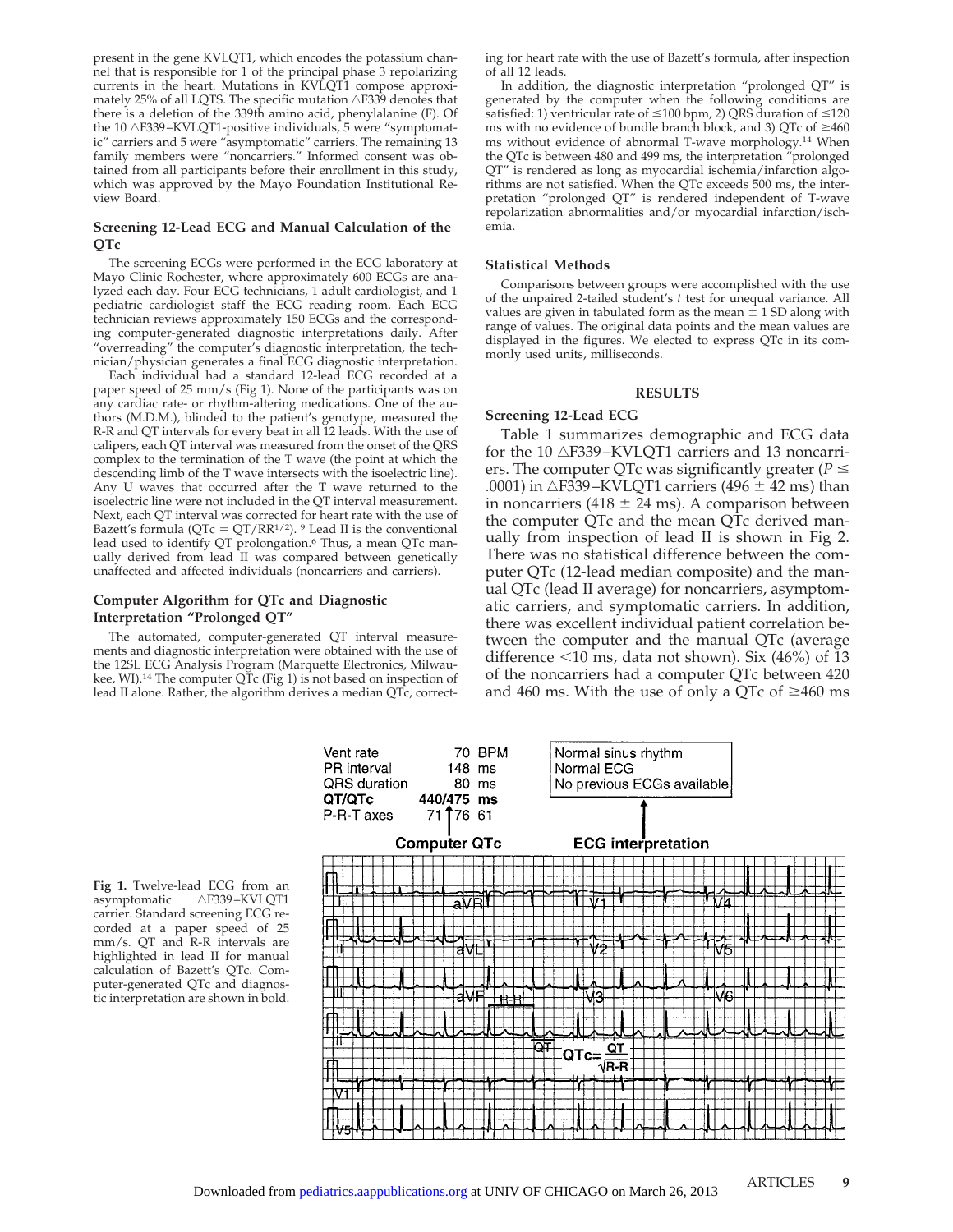**TABLE 1.** Demographic and Electrocardiographic Comparison Between Noncarriers and ΔF339-KVLOT1 Carriers

|                         | <b>Noncarriers</b> | $\Delta$ F339-<br>KVLOT1 | Р<br>Value |
|-------------------------|--------------------|--------------------------|------------|
| Number of subjects      | 13                 | 10                       |            |
| Mean age (yr)           | $21 \pm 25$        | $37 \pm 15$              | NS         |
| Range                   | $2 - 85$           | $10 - 57$                |            |
| Men/women               | 4/9                | 5/5                      | NS.        |
| Mean resting heart rate | $86 \pm 19$        | $71 + 20$                | < 0.01     |
| $(min^{-1})$            |                    |                          |            |
| Range $(min^{-1})$      | $63 - 111$         | 53-89                    |            |
| Computer QTc (ms)       | $418 \pm 24$       | $496 \pm 42$             | < 0.0001   |
| Range                   | 384-456            | 460-590                  |            |
| Manual OTc (ms),        | $421 \pm 25$       | $498 \pm 42$             | < 0.001    |
| mean lead II            |                    |                          |            |
| Range                   | 392-462            | 449-554                  |            |

NS indicates not significant.

as cutoff, the computer QTc discriminated each individual's genetic status correctly.3,8

#### **Accuracy of ECG Diagnostic Interpretation**

The accuracy of the ECG diagnostic interpretation was evaluated for all 3 patient subsets (Fig 3). Overall, 6 (27%) of 22 of the proband's relatives would have been misclassified on the basis of the computer's diagnostic interpretation even after overreading by the technician/cardiologist. For noncarriers, 1 of the 13 individuals (computer  $QTc = 456$  ms) received the diagnostic interpretation "prolonged QT interval" after physician/technician overreading. All noncarriers had a OTc of  $\leq 460$  ms.

The accuracy rate of the diagnostic interpretation for asymptomatic  $\triangle$ F339–KVLQT1-positive individuals was only 20% (1 "prolonged QT" and 4 "normal ECG" interpretations, example shown in Fig 1). The overreading process did not change any of these interpretations despite that the 4 "normal ECGs" had a computer QTc of 460, 470, 472, and 475 ms. The computer QTc from the single correct interpretation in this subset was 488 ms.

Last, the diagnostic interpretation for symptomatic carriers identified correctly 3 of the 5 individuals. Three "prolonged QT," 1 "borderline QT," and 1 "normal ECG" interpretations were reported. The "borderline QT" diagnosis was changed to "prolonged QT" during overreading. All symptomatic carriers had a QTc of  $\geq$ 480 ms, except for the ECG that was interpreted as normal ( $Q\bar{T}c = 479$  ms). Thus, the overall diagnostic accuracy of the final diagnostic interpretation in those with the  $\triangle$ F339-KVLQT1 mutation was only 50%.

#### **DISCUSSION**

The stakes are high in LQTS. The need to identify correctly family members who may harbor the genetic substrate for potentially fatal arrhythmias requires that the syndrome's principal screening modality, the ECG, be scrutinized carefully. This study evaluated the electrocardiographic profile of a single ion channel perturbation in a single LQTS family. Despite this obvious limitation, the findings raise profound concerns regarding the accuracy of the diagnostic interpretation associated with the 12-lead ECG.

Disturbing is that the computer-generated diagnostic interpretation, even with a safeguard technician/physician overreading process in place, failed to identify half of the  $\triangle$ F339 $-$ KVLQT1-positive individuals despite displaying QT prolongation (ie, QTc of  $\geq$ 460 ms). Because individuals with prolongation of the QT interval may present with sudden cardiac death, it is most important to detect by any screening program the subset of family members who are asymptomatic carriers. Unfortunately, only 1 of the 5 asymptomatic carriers was diagnosed correctly and received a "prolonged QT" automated diagnostic interpretation. In the absence of molecular testing, these individuals may have been dismissed as normal. They would not have been privy to proper genetic counseling, to warnings about swimming and strenuous exertion, to the list of contraindicated medications, or to possible  $\beta$ -blocker therapy.

This study reinforces several important caveats for the electrocardiographic screening of LQTS. First, individuals with a QTc of  $\geq 460$  ms must be considered carefully regardless of the computer's diagnostic interpretation. In this study, with the use of a QTc of  $\geq 460$  ms as a diagnostic cutoff, the computerderived QTc completely distinguished the noncarriers from the  $\triangle$ F339–KVLQT1-positive individuals. It would be interesting to see what the diagnostic accuracy would have been for other automated ECG analysis systems. As a retrospective study, we were constrained to the 12SL ECG Analysis Program from Marquette Electronics that is used in the clinical practice at Mayo Clinic Rochester.<sup>14</sup> It is noteworthy that all 5 of the false-negative diagnostic interpretations occurred when the QTc was between 460 and 479 ms. Perhaps the test for T-wave abnormalities that must be satisfied in this algorithm is too restrictive when the QTc is in this range. To be sure, a computer QTc of  $\geq 460$  ms warrants critical scrutiny even in the face of an interpretive summary statement of "normal ECG."

Second, although there was excellent agreement between the computer QTc and the manual QTc in this study, we continue to recommend strongly that the QTc be calculated independently. With clearly delineated T-wave inscriptions, this particular family likely posed a best-case scenario to the automated system. Errors in the automated measurement of the QT interval increase when the precise end of the T wave cannot be detected easily.<sup>15</sup> In addition, Moss et al<sup>16</sup> demonstrated that T-wave morphologies can vary significantly from the pristine T waves displayed uniformly by this family. Therefore, screening ECGs in an LQTS evaluation should be scrutinized carefully for subtle but potentially genotypespecific T-wave profiles. Furthermore, when determining a patient's QTc manually, it is essential to derive a mean QTc from lead II. Simply identifying and measuring the longest QT interval in the 12-lead ECG will produce a substantial number of false-positive results. Here, 6 of the 13 noncarriers possessed a maximum QTc greater than 460 ms (data not shown).

Third, the findings of this study sound a cautionary note to the use of the 12-lead ECG as part of a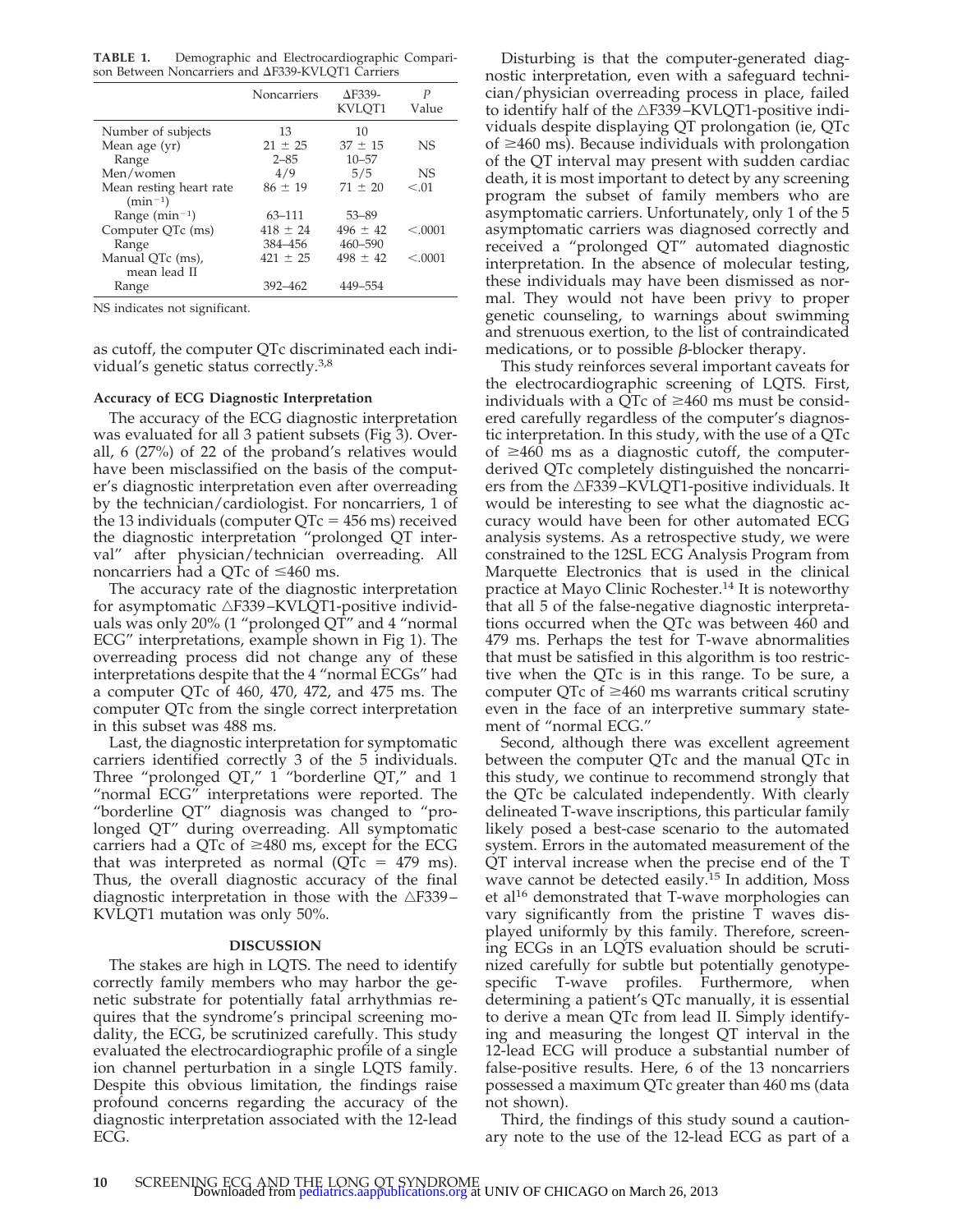



Patient genotype and phenotype



**Fig 3.** Accuracy of ECG diagnostic interpretation. For noncarriers, a "correct" assignment was considered if the statement "normal ECG" appeared, whereas an accurate classification in the  $\triangle$ F339–KVLQT1 patients occurred if the statement "prolonged QT" appeared in the diagnostic interpretation.

universal newborn screen for the identification of infants who are at risk for sudden infant death syndrome (SIDS) secondary to LQTS. Schwartz et al<sup>17</sup> performed an impressive 18-year study of ECGs taken on the third of fourth day of life from more than 34 000 infants and demonstrated a strong association between ECG evidence of QT prolongation and SIDS. More recently, they provided direct molecular evidence of a sporadic (infant affected, mother and father both normal) sodium channel defect in a single case of near-SIDS.18 This case report provided additional proof-of-principle to support the notion that cardiac channelopathies may provide the substrate for some cases of SIDS. Whether these findings warrant an ECG as part of any state's newborn screen has been debated intensely with concerns raised about the screening ECG's poor positive predictive value (1%–2%) and the cost of such a universal ECG screening program.19–21 In this study, the diagnostic interpretation of the screening ECG in a known, genotyped LQTS family displayed a negative predictive value (70%) that is unacceptable for a screening tool.

Finally, the identification of a family member as having "wrong QT syndrome" or "concealed" LQTS

(long QT genetic defect with a borderline or equivocal QT interval) remains problematic and awaits advances in molecular genetic testing. In this study, the mutation was completely penetrant with every carrier having a QTc that exceeded 460 ms. Other studies that investigated QTc parameters in genotyped LQTS families reported normal individuals with QTc exceeding 460 ms as well as LQT1 patients having disease-causing mutations despite a QTc as low as 400 ms.<sup>8,22-25</sup> The present borderline zone, 420 to 460 ms, likely contains a preponderance of falsepositive results. Whether the lower limit for borderline QT prolongation should be 420 ms or 440 ms is debatable. Here, 6 of the 13 noncarriers had an equivocal QTc between 420 and 460 ms. As illustrated in this study and others, molecular genetic testing plays a vital role in establishing a definitive diagnosis in such family members with an equivocal/borderline QTc on their screening 12-lead ECG.24,25

#### **CONCLUSION**

LQTS is a genetically based arrhythmogenic disorder that may manifest, without warning, with sudden death. Once an LQTS proband is identified, it is necessary to identify other family members who are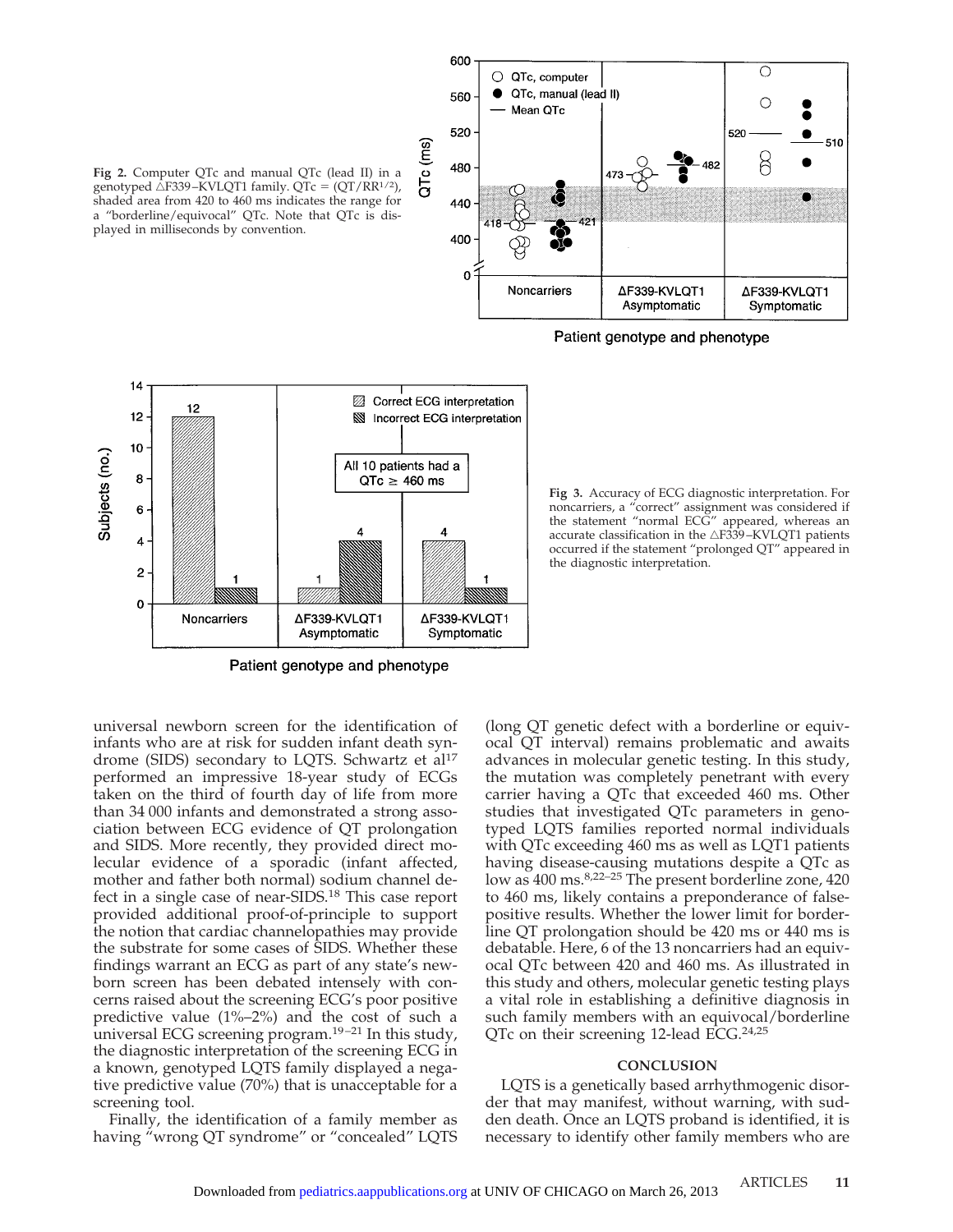at-risk for this potentially fatal disease. Until routine molecular testing becomes available to screen for these ion channelopathies, the screening ECG will remain the cornerstone in the evaluation of the family with LQTS. Despite a family's having "ideal Twave morphology," the diagnostic interpretation provided by the automated analysis system accompanied by direct physician/technician overreading misdiagnosed half of the family members who were shown to possess the genetic defect. Therefore, we recommend that all screening ECGs for LQTS be reviewed by a physician who is familiar with LQTS to examine carefully the T-wave morphology and determine independently the QTc and the ECG diagnostic interpretation.

#### **ACKNOWLEDGMENTS**

Dr Ackerman was supported during this study by a Howard W. Siebens Molecular Medicine fellowship and a Doris Duke Clinical Scientist award from the Doris Duke Charitable Foundation.

We thank Drs David Driscoll and Stephen Hammill for their careful critiques during the preparation of this manuscript.

#### **REFERENCES**

- 1. Wang Q, Chen Q, Towbin JA. Genetics, molecular mechanisms and management of long QT syndrome. *Ann Med*. 1998;30:58–65
- 2. Vincent GM. The molecular genetics of the long QT syndrome: genes causing fainting and sudden death. *Annu Rev Med*. 1998;49:263–274
- 3. Ackerman MJ. The long QT syndrome: ion channel diseases of the heart. *Mayo Clin Proc*. 1998;73:250–269
- 4. Ackerman MJ, Clapham DE. Ion channels: basic science and clinical disease*. N Engl J Med*. 1997;336:1575–1586
- 5. Maron BJ, Moller JH, Seidman CE, et al. Impact of laboratory molecular diagnosis on contemporary diagnostic criteria for genetically transmitted cardiovascular diseases: hypertrophic cardiomyopathy, long QT syndrome, and Marfan syndrome. A statement for healthcare professionals from the Councils on Clinical Cardiology, Cardiovascular Disease in the Young, and Basic Science, American Heart Association. *Circulation*. 1998;30:58–65
- 6. Moss AJ, Schwartz PJ, Crampton RS, Locati E, Carleen E. The long QT syndrome: a prospective international study. *Circulation*. 1985;71:17–21
- 7. Moss AJ. Prolonged QT-interval syndrome. *JAMA*. 1986;256:2985–2987
- 8. Vincent GM, Timothy KW, Leppert M, Keating M. The spectrum of symptoms and QT intervals in carriers of the gene for the long-QT

syndrome. *N Engl J Med*. 1992;327:846–852

- 9. Bazett HC. An analysis of the time-relations of electrocardiograms. *Heart*. 1920;7:353–370
- 10. Willems JL, Abreu-Lima C, Arnaud P, et al. The diagnostic performance of computer programs for the interpretation of electrocardiograms. *N Engl J Med*. 1991;325:1767–1773
- 11. Woolley D, Henck M, Luck J. Comparison of electrocardiogram interpretations by family physicians, a computer, and a cardiology service. *J Fam Pract*. 1992;34:428–432
- 12. Ackerman MJ, Porter CJ. Identification of a family with inherited long QT syndrome after a pediatric near drowning. *Pediatrics*. 1998;101: 306–308
- 13. Ackerman MJ, Schroeder JJ, Berry R, et al. A novel mutation in KVLQT1 is the molecular basis of inherited long QT syndrome in a neardrowning patient's family. *Pediatr Res*. 1998;44:148–153
- 14. *12SL ECG Analysis Program. Physician's Guide to Marquette Electronics Resting ECG Analysis*. Milwaukee: Marquette Electronics, Inc; 1996:52: 80E,98
- 15. Savelieva I, Yi G, Guo X, Hnatkova K, Malik M. Agreement and reproducibility of automatic versus manual measurement of QT interval and QT dispersion. *Am J Cardiol*. 1998;81:471–477
- 16. Moss AJ, Zareba W, Benhorin J, et al. ECG T-wave patterns in genetically distinct forms of the hereditary long QT syndrome. *Circulation*. 1995;92:2929–2934
- 17. Schwartz PJ, Stramba-Badiale M, Segantini A, et al. Prolongation of the QT interval and the sudden infant death syndrome. *N Engl J Med*. 1998;338:1709–1714
- 18. Schwartz PJ, Priori SG, Dumaine R, et al. A molecular link between the sudden infant death syndrome and the long-QT syndrome. *N Engl J Med*. 2000;343:262–267
- 19. Lucey JF. Comments on a sudden infant death article in another journal. *Pediatrics*. 1999;103:812
- 20. Martin RJ, Miller MJ, Redline S. Screening for SIDS: a neonatal perspective. *Pediatrics*. 1999;103:812–813
- 21. Zupancic JA, Triedman JK, Alexander M, Walsh EP, Richardson DK, Berul CI. Cost-effectiveness and implications of newborn screening for prolongation of QT interval for the prevention of sudden infant death syndrome. *J Pediatr*. 2000;136:481–489
- 22. Swan H, Saarinen K, Kontula K, Toivonen L, Viitasalo M. Evaluation of the QT interval duration and dispersion and proposed clinical criteria in diagnosis of the long QT syndrome in patients with a genetically uniform type of LQT1. *J Am Coll Cardiol*. 1998;32:486–491
- 23. Zareba W, Moss AJ, Schwartz PJ, et al. Influence of the genotype on the clinical course of the long QT syndrome. *N Engl J Med*. 1998;339:960–965
- 24. Priori SG, Napolitano C, Schwartz PJ. Low penetrance in the long-QT syndrome: clinical impact. *Circulation*. 1999;99:529–533
- 25. Ackerman MJ, Tester D, Porter CJ, Edwards WE. Molecular diagnosis of the inherited long QT syndrome in a woman who died after near drowning. *N Engl J Med*. 1999;341:1121–1125

#### **NOBODY IS THINKING ABOUT YOU**

Yes, I know, you are certain that your friends are becoming your enemies; that your grocer, garbageman, clergyman, sister-in-law, and your dog are all of the opinion that you have put on weight, that you have lost your touch, that you have lost your mind; furthermore, you are convinced that everyone spends two-thirds of every day commenting on your disintegration, denigrating your work, plotting your assassination. I promise you: nobody is thinking about you. They are thinking about themselves—just like you.

Rosenblatt R. *Rules for Aging: Resist Normal Impulses, Live Longer, Attain Perfection.* New York, NY: Harcourt, Inc; 2000

Noted by JFL, MD